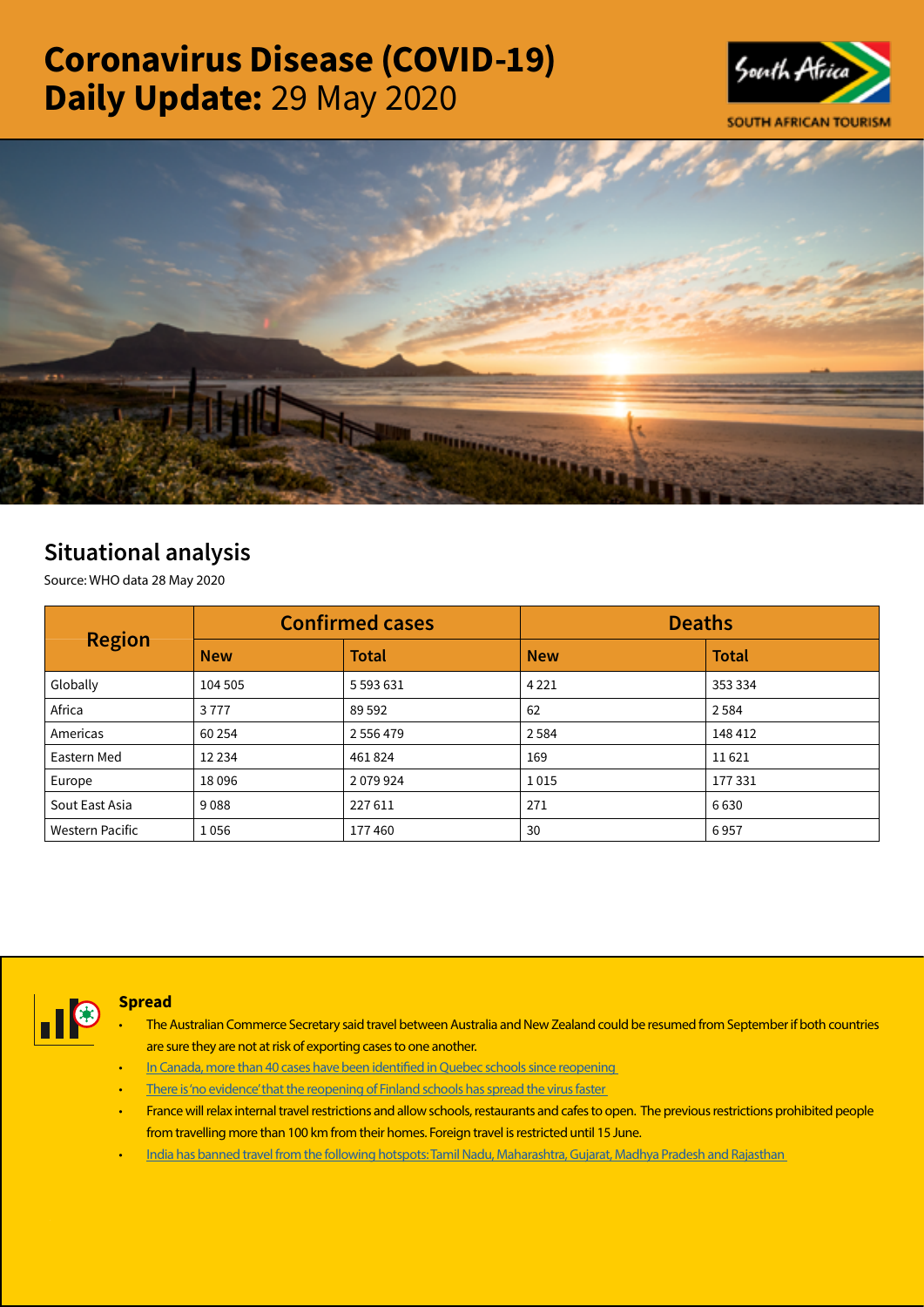#### **Spread**

- [The debate on why Japan did so well continues: Eric Topol attributes this to masks Japan provided masks to 50 million households](https://t.co/qoGmHAgAr9?amp=1). [The Science Mag says it was the focus on finding clusters](https://t.co/0jQlkEBPoo?amp=1) . [Business Insider said it was all due to avoidance of the 3Cs: Closed spaces,](https://t.co/2PCIBkBiAh?amp=1)  [crowded places, close-contact settings](https://t.co/2PCIBkBiAh?amp=1)
- [The pandemic has destroyed about 450 000 tourism jobs in Srilanka](https://t.co/wl2lktny5U?amp=1)
- Passenger train services in Turkey resumed after two months. 16 daily trips will connect the cities of Ankara, Istanbul, Konya and [Eskisehir. The article gives a topline of safety measures, but effectively this opens domestic tourism in Turkey.](https://is.gd/HDy2OD)



## South Africa:

| <b>Date</b> | <b>Tests</b> | <b>Negative</b> | <b>Positive</b> | <b>Deaths</b> | $% + /$<br><b>Tests</b> | % test/Pop<br>(58780000) | <b>Fatality Rate</b><br>(Deaths/<br>Pos) | Recover-<br>ies | <b>Recovery Rate</b><br>% (Rec/Pos) |
|-------------|--------------|-----------------|-----------------|---------------|-------------------------|--------------------------|------------------------------------------|-----------------|-------------------------------------|
| $22$ May    | 543 032      | 522 907         | 20 1 25         | 397           | 3,71                    | 0,92                     | 1,97                                     | 10 104          | 50                                  |
| $23$ May    | 564 370      | 543 027         | 21 3 4 3        | 407           | 3,78                    | 0,96                     | 1,91                                     | 10 104          | 47                                  |
| $24$ May    | 583855       | 561 272         | 22 5 83         | 429           | 3,87                    | 0,99                     | 1,90                                     | 11 100          | 49                                  |
| $25$ May    | 596 777      | 573 162         | 23 6 15         | 481           | 3,96                    | 1,02                     | 2,04                                     | 11917           | 50                                  |
| $26$ May    | 605 991      | 581727          | 24 264          | 524           | 4,00                    | 1,03                     | 2,16                                     | 12741           | 53                                  |
| $27$ May    | 634 996      | 609 059         | 25 9 37         | 552           | 4,08                    | 1,08                     | 2,13                                     | 13 4 51         | 52                                  |
| 28 May      | 655 723      | 628 320         | 27 403          | 577           | 4,18                    | 1,12                     | 2,11                                     | 14 3 70         | 52                                  |

#### SOUTH AFRICA NEWS

#### Tourism-related articles

- [Embattled tourism industry wants to start 'opening up' in Level 3: Declares it will have stringent protocols in place to deal with](https://www.moneyweb.co.za/news/south-africa/embattled-tourism-industry-wants-to-start-opening-up-in-level-3/)  [Covid-19](https://www.moneyweb.co.za/news/south-africa/embattled-tourism-industry-wants-to-start-opening-up-in-level-3/)
- [Small firms adapt or die in lockdown Mpumelelo Mtintso, the founder of the bicycle tourism company Book iBhoni, believes](https://mg.co.za/business/2020-05-28-small-firms-adapt-or-die-in-lockdown/)  [it's unlikely that the domestic tourism season will resume this year. Mtintso and his team of five cyclists decided to use their](https://mg.co.za/business/2020-05-28-small-firms-adapt-or-die-in-lockdown/)  [bicycles to deliver essential goods around Johannesburg so that they would survive the lockdown](https://mg.co.za/business/2020-05-28-small-firms-adapt-or-die-in-lockdown/)
- [Cost of flight tickets making it difficult for many South Africans to return home](https://www.iol.co.za/capetimes/news/cost-of-flight-tickets-making-it-difficult-for-many-south-africans-to-return-home-48659861)
- [US carriers keen on CPT: Delta plans to add a Cape Town stop to its Johannesburg-Atlanta route](https://www.travelnews.co.za/article/us-carriers-keen-cpt)
- Level three flights coming: Department of Transport announce the specific requirements and regulations to permit domestic [air travel under level three on Saturday afternoon \(May 30\)](https://www.travelnews.co.za/article/level-three-flights-coming)
- [D-day looms for SA Express unless last minute miracle saves it, MPs hear](https://www.fin24.com/Companies/Industrial/d-day-looms-for-sa-express-unless-last-minute-miracle-saves-it-mps-hear-20200528)

#### General Covid-19 related articles

- [Level 3 regulations clear as mud amid ministerial micromanagement The Covid-19 lockdown Level 3 regulations seemed](https://www.dailymaverick.co.za/article/2020-05-29-level-3-regulations-clear-as-mud-amid-ministerial-micromanagement/)  [to shift the approach from lists of what's permitted – like short-sleeved T-shirts as undergarments – to expressly stipulating](https://www.dailymaverick.co.za/article/2020-05-29-level-3-regulations-clear-as-mud-amid-ministerial-micromanagement/)  [what's not allowed. It's an important shift, from control to collaboration. That's until the securocrat micromanagers got going](https://www.dailymaverick.co.za/article/2020-05-29-level-3-regulations-clear-as-mud-amid-ministerial-micromanagement/)  [at Thursday's ministerial briefing](https://www.dailymaverick.co.za/article/2020-05-29-level-3-regulations-clear-as-mud-amid-ministerial-micromanagement/)
- [Law enforcement to focus on hot spots with increased roadblocks: Defence Minister Nosiviwe Mapisa-Nqakula says police](https://www.iol.co.za/news/south-africa/law-enforcement-to-focus-on-hot-spots-with-increased-roadblocks-48637712)  [officers and SANDF officials will continue conducting roadblocks with a focus on hot spot areas during level 3 of the national](https://www.iol.co.za/news/south-africa/law-enforcement-to-focus-on-hot-spots-with-increased-roadblocks-48637712)  [lockdown](https://www.iol.co.za/news/south-africa/law-enforcement-to-focus-on-hot-spots-with-increased-roadblocks-48637712)